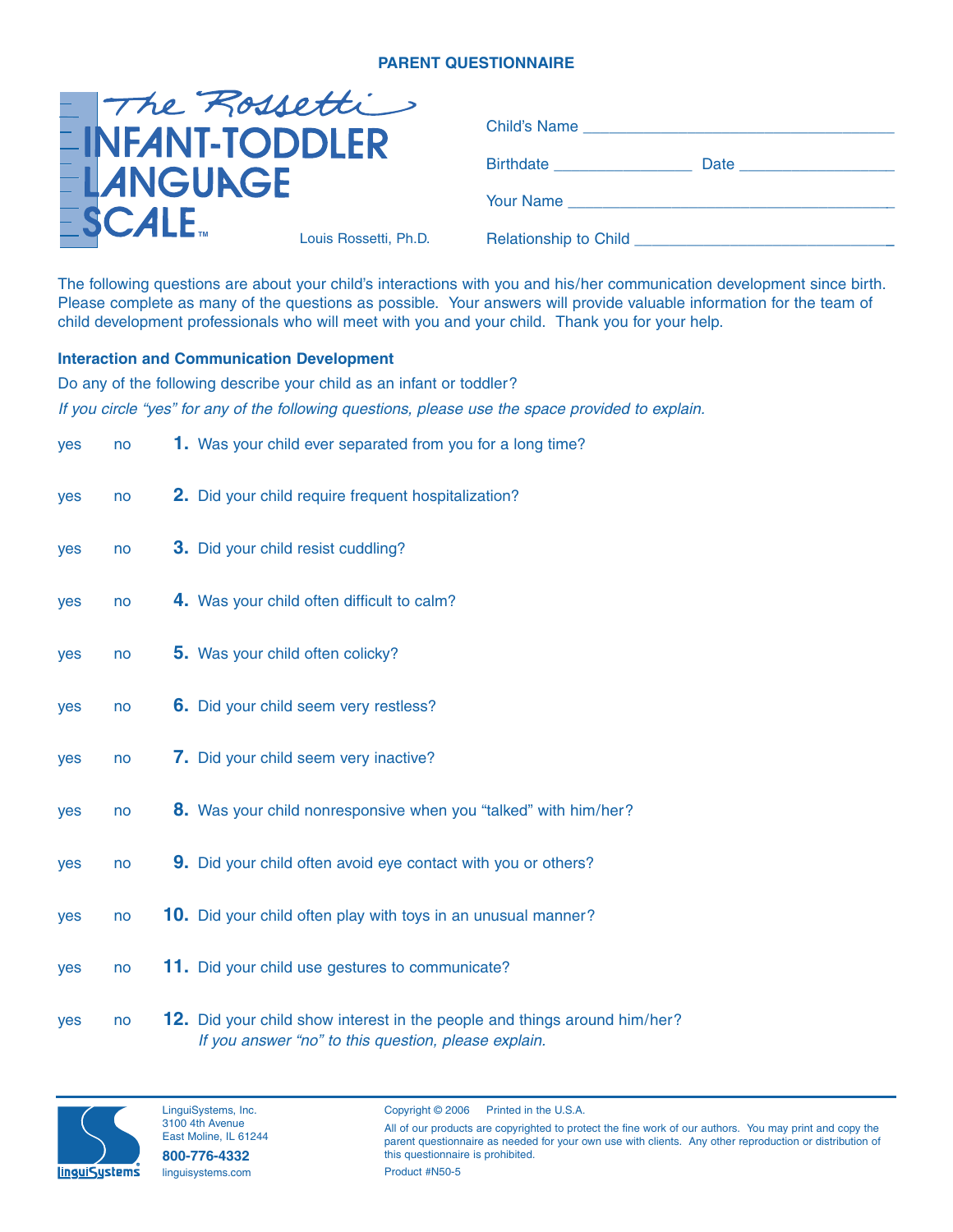### **Comprehension and Understanding**

When you compare your child to other children of the same age:

- yes no **13.** Is your child easily confused when there are many things taking place around him/her? If you answer "yes" to this question, please explain.
	- **14.** How does your child respond when you give him/her directions?
	- **15.** How does your child respond to simple questions?
	- **16.** How would you describe your child's intelligence or thinking skills?

#### **Speech and Language Development**

- **17.** Describe the kind of sounds your child made before one year of age cooing, prolonged vowel sounds, babbling repeated syllables, squealing, etc.
- yes no **18.** Was there anything unusual about the sounds your child made during this period? If you answer "yes" to this question, please explain.
	- **19.** When did your child say his/her first real word?
- yes no **20.** Did your child continue to add new words on a regular basis? If you answer "no" to this question, please respond to a and b below.
	- a. How often did your child add a new word?
	- b. Did your child frequently use another way to communicate?
- yes no **21.** Did your child's speech or language development seem to stop for a time? If you answer "yes" to this question, please respond to a and b below.
	- a. When and why do you think it stopped?
	- b. How did your child communicate with you during this time?
	- **22.** When did your child first put two or three words together?
	- **23.** When did your child begin to use more complete sentences?
	- **24.** How many different words is your child saying now?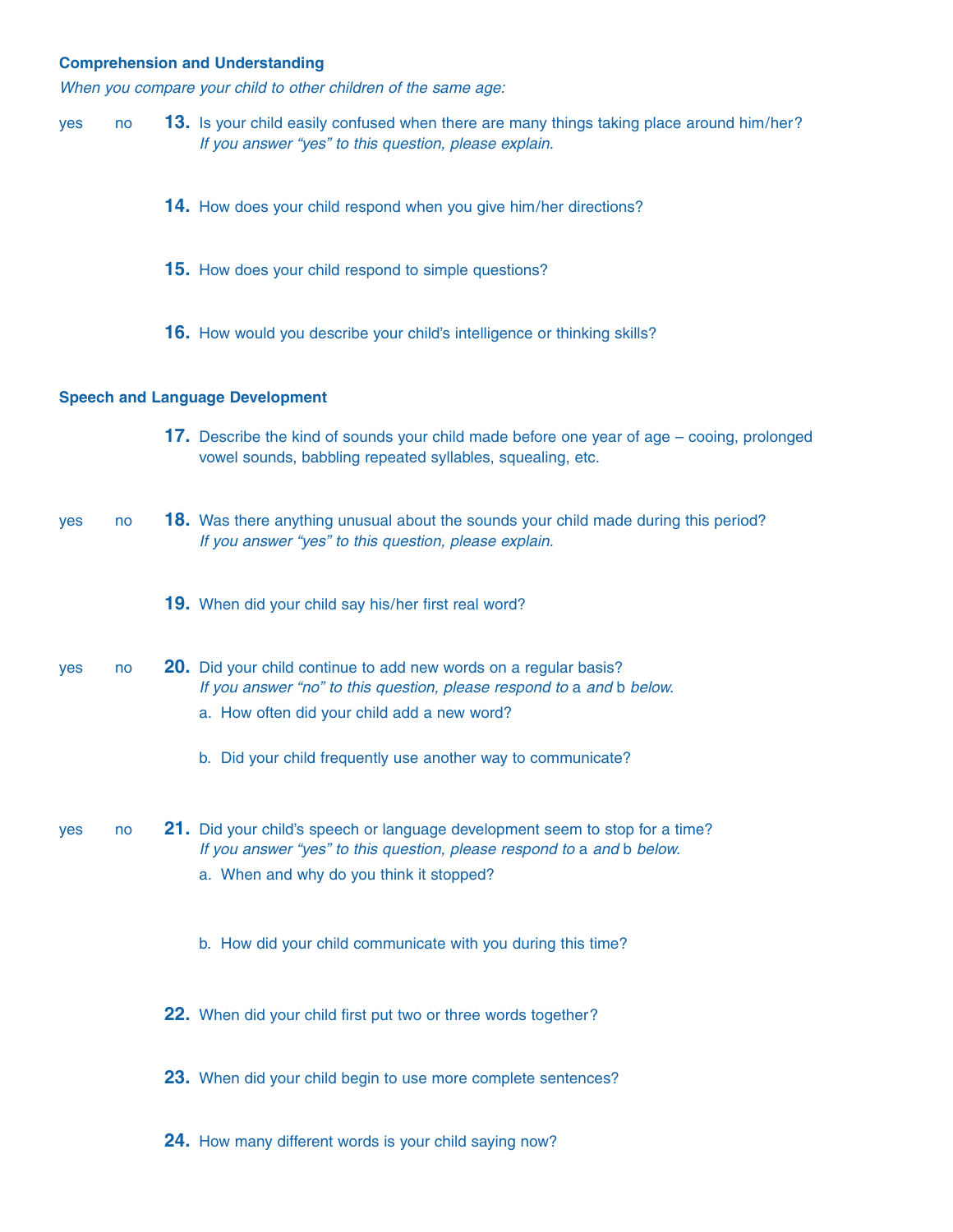|     |    | 25. Do you consider your child to be talkative or quiet?                                                                                                                                          |
|-----|----|---------------------------------------------------------------------------------------------------------------------------------------------------------------------------------------------------|
|     |    | 26. How does your child usually let you know what he/she wants?                                                                                                                                   |
|     |    | If you answer with "pointing" or "gesturing" to this question, please respond to a and b below.<br>a. Does your child try to talk in combination with pointing?                                   |
|     |    | b. Does anyone in the family talk for your child or interpret his/her gestures?                                                                                                                   |
| yes | no | 27. Has your child ever talked better than he/she does now?<br>If you answer "yes" to this question, please explain.                                                                              |
| yes | no | 28. Do you think your child's speech is normal for his/her age?<br>If you answer "no" to this question, please respond to a, b and c below.<br>a. How well do you understand your child's speech? |
|     |    | b. How well do people outside of the family understand your child's speech?                                                                                                                       |
|     |    | c. How does your child react if he/she is not understood by others?                                                                                                                               |
| yes | no | 29. Do you have any concern about the way your child's tongue or mouth works for speech or for eating?<br>If you answer "yes" to this question, please describe.                                  |
|     |    | 30. What concerns you most about your child's speech or language skills now?                                                                                                                      |
|     |    | 31. What have you done to help your child learn to talk?                                                                                                                                          |
| yes | no | 32. Has anything about your child's speech or language development seemed unusual to you?<br>If you answer "yes" to this question, please describe.                                               |
|     |    | 33. How much time does your child spend with other children?                                                                                                                                      |
| yes | no | <b>34.</b> Does anyone in the family have a history of any speech or language problems?<br>If you answer "yes" to this question, please describe.                                                 |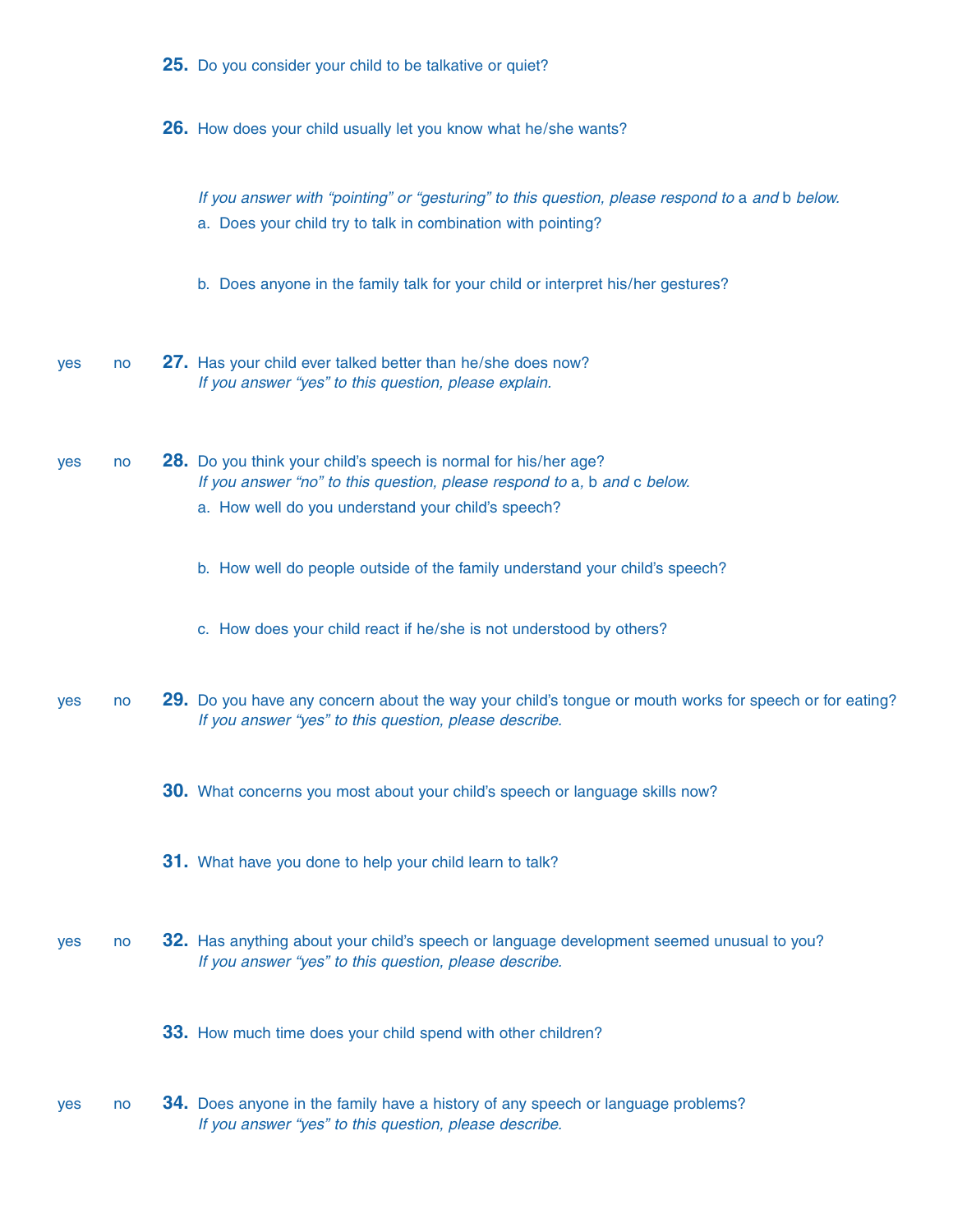**35.** List any other specialists who have seen your child:

**Medical** 

**Hearing** 

**36.** What information about your child would you most like to get from this evaluation?

Listed below are words that infants and toddlers might understand or say. Please put a check (✓) beside those words you think your child understands. Circle the words your child says when he/she talks to you.

| all               | church       | go bed         | more           | sock        |
|-------------------|--------------|----------------|----------------|-------------|
| all gone          | clock        | go bye-bye     | more cookie    | spoon       |
| apple             | coat         | go night-night | mouth          | stick       |
| arms              | cold         | go out         | night-night    | stop        |
| baby              | comb         | grandma        | no             | stove       |
| babysitter's name | cookie       | grandpa        | nose           | swing       |
| ball              | cracker      | gum            | old            | teeth       |
| balloon           | cup          | hair           | on             | thank you   |
| banana            | dada / daddy | hands          | out            | thirsty     |
| bear (teddy)      | diaper       | hat            | paper          | tired       |
| belly / tummy     | dirty        | hi             | phone          | toes        |
| big               | dog / doggie | horse / horsie | pizza          | toy         |
| bike              | don't        | hot            | please         | truck       |
| bird              | done         | hot dog        | potty          | <b>TV</b>   |
| book              | down         | huh?           | purse          | uh-oh       |
| boots             | drink        |                | rock           | under       |
| boy               | ears         | in             | see            | up          |
| bug               | eat          | key            | shhhh          | want        |
| bunny             | eat cookie   | <b>Kleenex</b> | shirt          | wet         |
| bye / bye-bye     | eyes         | legs           | shoe           | what        |
| candy             | fall down    | little         | sit / sit down | what's that |
| car               | feet         | mama / mommy   | sky            | yes         |
| cat / kitty       | fingers      | McDonald's     | sleep          | you         |
| chair             | flower       | me             | snow           | yucky       |
| cheese            | girl         | milk           | so big         |             |
| choo-choo         | go           | mine           |                |             |
|                   |              |                |                |             |

\_\_\_\_\_\_\_\_\_\_\_\_\_\_\_\_\_\_\_\_\_\_

\_\_\_\_\_\_\_\_\_\_\_\_\_\_\_\_\_\_\_\_\_\_

\_\_\_\_\_\_\_\_\_\_\_\_\_\_\_\_\_\_\_\_\_\_

\_\_\_\_\_\_\_\_\_\_\_\_\_\_\_\_\_\_\_\_\_\_

\_\_\_\_\_\_\_\_\_\_\_\_\_\_\_\_\_\_\_\_\_\_

\_\_\_\_\_\_\_\_\_\_\_\_\_\_\_\_\_\_\_\_\_\_

\_\_\_\_\_\_\_\_\_\_\_\_\_\_\_\_\_\_\_\_\_\_

\_\_\_\_\_\_\_\_\_\_\_\_\_\_\_\_\_\_\_\_\_\_

List the names of family members, friends or pets your child says.

\_\_\_\_\_\_\_\_\_\_\_\_\_\_\_\_\_\_\_\_\_\_

\_\_\_\_\_\_\_\_\_\_\_\_\_\_\_\_\_\_\_\_\_\_

\_\_\_\_\_\_\_\_\_\_\_\_\_\_\_\_\_\_\_\_\_\_

\_\_\_\_\_\_\_\_\_\_\_\_\_\_\_\_\_\_\_\_\_\_

List any other words your child says.

\_\_\_\_\_\_\_\_\_\_\_\_\_\_\_\_\_\_\_\_\_\_

\_\_\_\_\_\_\_\_\_\_\_\_\_\_\_\_\_\_\_\_\_\_

\_\_\_\_\_\_\_\_\_\_\_\_\_\_\_\_\_\_\_\_\_\_

\_\_\_\_\_\_\_\_\_\_\_\_\_\_\_\_\_\_\_\_\_\_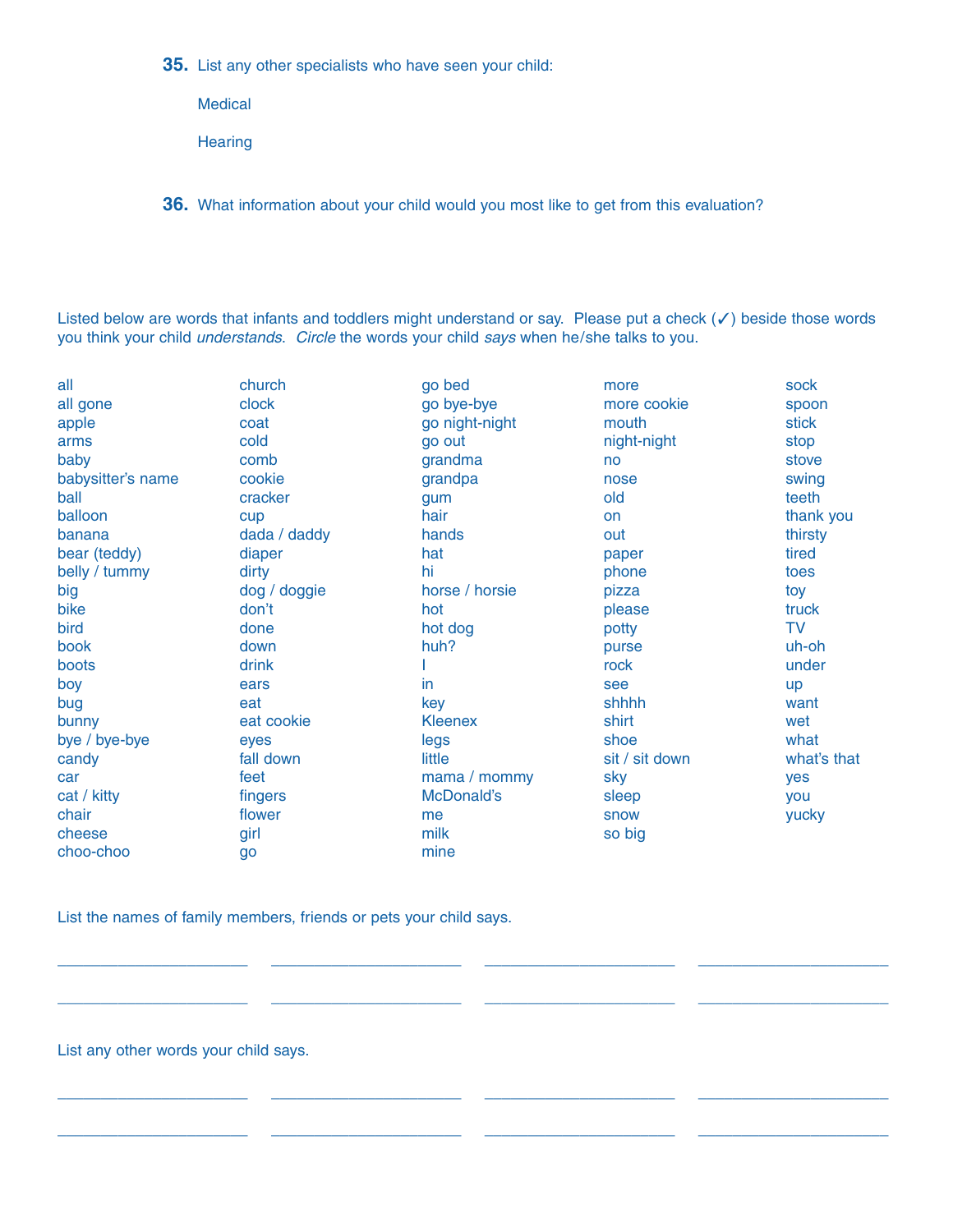# **QUESTIONARIO PARA LOS PADRES**

|                                            | - The Rossetti        |                     | Nombre del niño/a |  |  |  |
|--------------------------------------------|-----------------------|---------------------|-------------------|--|--|--|
| <b>EINFANT-TODDLER</b><br><b>ELANGUAGE</b> |                       | Fecha de nacimiento | Fecha             |  |  |  |
|                                            |                       | Su nombre           |                   |  |  |  |
| $\S$ CALE                                  | Louis Rossetti, Ph.D. | Relación al niño/a  |                   |  |  |  |

Las siguientes preguntas son acerca de las interacciones de su hijo/a con usted y el desarrollo de la comunicación desde el nacimiento. Por favor complete la mayor cantidad de preguntas que sea possible. Sus respuestas proporcionarán información importante para el equipo de profesionales del desarrollo del niño que se reunirán con usted y su hijo/a. Gracias por su ayuda.

# **Interacciones y Desarrollo de la Comunicación**

¿Alguna de las siguientes preguntas describe a su hijo/a cuando era más pequeño? Si chequea "sí" en alguna de las siquientes preguntas, por favor use el espacio para explicar su respuesta.

| sí | no | 1. ¿Se separó alguna vez por un largo tiempo su hijo/a de usted?                                                                     |
|----|----|--------------------------------------------------------------------------------------------------------------------------------------|
| sí | no | 2. ¿Necesitó su hijo/a hospitalizaciones frecuentes?                                                                                 |
| SÍ | no | 3. ¿Resistió su hijo/a a que se le abrace?                                                                                           |
| sí | no | 4. ¿Fue su hijo/a muchas veces difícil de calmar?                                                                                    |
| sí | no | 5. ¿Tuvo cólicos su hijo/a frecuentemente?                                                                                           |
| SÍ | no | 6. ¿Le pareció muy inquieto/a su hijo/a?                                                                                             |
| sí | no | 7. ¿Le pareció muy quieto/a su hijo/a?                                                                                               |
| sí | no | 8. ¿No fue su hijo/a receptivo cuando usted hablaba con él/ella?                                                                     |
| SÍ | no | 9. ¿Evitó amenudo su hijo/a contacto visual con usted o con otras personas?                                                          |
| sí | no | 10. ¿Jugó su hijo/a frecuentemente de una manera diferente con los juguetes?                                                         |
| sí | no | 11. ¿Usó su hijo/a gestos para comunicarse?                                                                                          |
| sí | no | 12. ¿Demostró su hijo/a interés en otras personas u objetos a su alrededor?<br>Si responde "sí" a esta pregunta, por favor explíque. |



LinguiSystems, Inc. 3100 4th Avenue East Moline, IL 61244 **800-776-4332** linguisystems.com

Copyright © 2006 Impreso en Estados Unidos

Todos nuestros productos tienen propiedad literaria para proteger el excelente trabajo de nuestros autores. Usted puede imprimir y copiar el cuestionario para los padres según lo necesitado para su propio uso con los clientes. Cualquier otra reproducción o distribución de este cuestionario se prohíbe.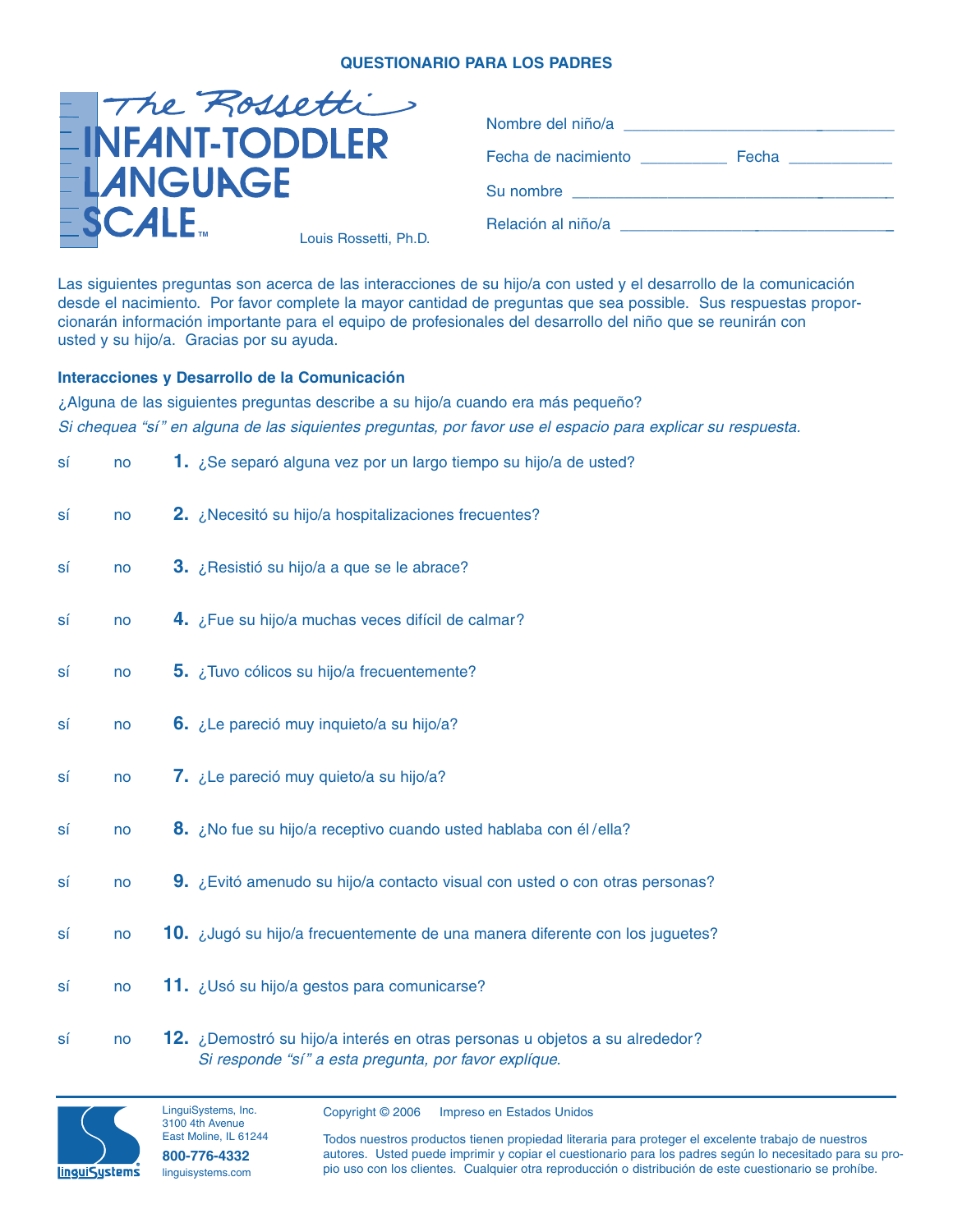### **Comprensión y Entendimiento**

Cuando compara a su hijo/a con otros niños de su misma edad:

- sí no **13.** ¿Se confunde su hijo/a fácilmente cuando pasan muchas cosas a su alrededor? Si responde "sí" a esta pregunta, por favor explíque.
	- **14.** ¿Cómo responde su hijo/a cuando le da indicaciones?
	- **15.** ¿Cómo responde su hijo/a a preguntas simples?
	- **16.** ¿Cómo describiría usted la inteligencia y la habilidad de pensamiento de su hijo/a?

### **Desarrollo del Habla y Lenguaje**

- **17.** Describa el tipo de sonidos que hizo su hijo/a antes de tener un año de edad arrullar, sonidos prolongados de vocales, balbuceo repetido de sílabas, chillar, etc.
- sí no **18.** ¿Hubo algo fuera de lo común acerca de los sonidos que hizo su hijo/a durante este periodo? Si responde "sí" a esta pregunta, por favor explíque.
	- **19.** ¿Cuándo dijo su hijo/a su primera palabra real?
- sí no **20.** ¿Continuó su hijo/a a aumentar palabras nuevas en una forma regular? Si responde "no" a esta pregunta, por favor responda a las preguntas a y b.
	- a. ¿Qué tan amenudo aumentó su hijo/a una palabra nueva?
	- b. ¿Usó su hijo/a frecuentemente otra forma de comunicación?
- sí no **21.** ¿Le pareció que el desarrollo del habla y lenguaje de su hijo/a paró por un tiempo? Si responde "sí" a esta pregunta, por favor responda a las preguntas a y b.
	- a. ¿Cuándo y por qué cree que paró?
	- b. ¿Cómo se comunicó su hijo/a con usted durante este tiempo?
	- **22.** ¿Cuándo empezó su hijo/a a poner dos o tres palabras juntas?
	- **23.** ¿Cuándo empezó su hijo/a a usar oraciones mas completas?
	- **24.** ¿Cuántas palabras diferentes dice su hijo/a ahora?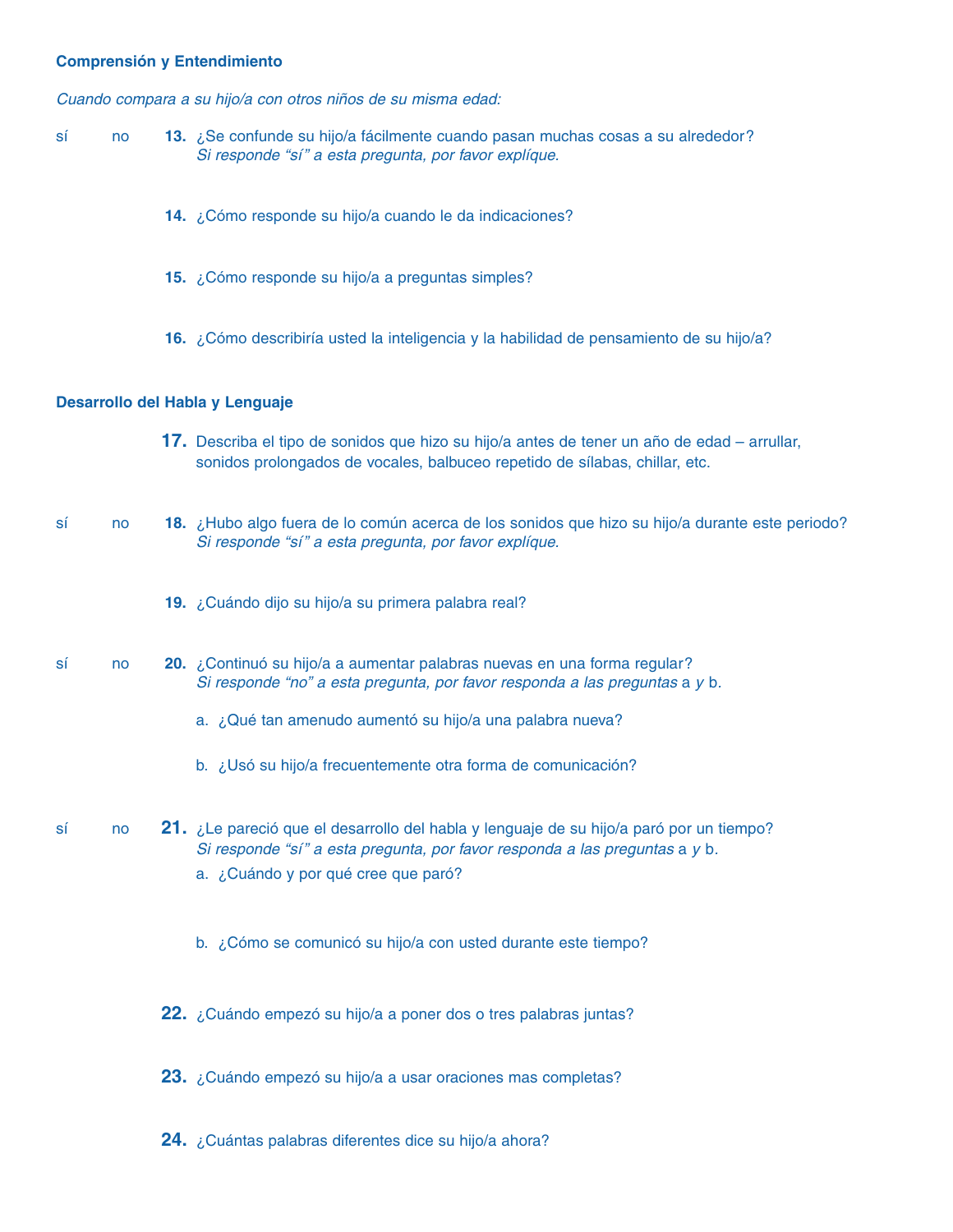|  | 25. ¿Considera que su hijo/a es hablador/a o callado/a? |  |  |  |  |  |  |
|--|---------------------------------------------------------|--|--|--|--|--|--|
|--|---------------------------------------------------------|--|--|--|--|--|--|

**26.** ¿Cómo le deja saber su hijo/a lo que él/ella quiere?

Si respondió esta pregunta diciendo que "apuntando" o "con gestos," por favor responda a las preguntas a y b.

a. ¿Trata de hablar su hijo/a en combinación con apuntar/señas?

b. ¿Alguien en su familia habla por su hijo/a o interpreta sus gestos?

- sí no **27.** ¿Alguna vez ha hablado su hijo/a mejor de lo que habla ahora? Si responde "sí" a esta pregunta, por favor explíque.
- sí no **28.** ¿Cree que el habla de su hijo/a es normal para su edad? Si responde "no" a esta pregunta, por favor responda a las preguntas a, b, y c.
	- a. ¿Qué tan bien entiende usted el habla de su hijo/a?
	- b. ¿Qué tan bien entienden el habla de su hijo/a personas que no son de la familia?
	- c. ¿Cómo reacciona su hijo/a si no es entendido por otras personas?
- sí no **29.** ¿Tiene alguna preocupación acerca de la manera que funciona la lengua o boca de su hijo/a para hablar o comer? Si responde "sí" a esta pregunta, por favor explíque.
	- **30.** ¿En este momento, ¿qué le preocupa más sobre las habilidades del habla y lenguaje de su hijo/a?
	- **31.** ¿Qué ha hecho usted para ayudarle a su hijo/a a aprender a hablar?
- sí no **32.** ¿Le ha parecido fuera de lo normal algo en el desarrollo del habla o lenguaje de su hijo/a? Si responde "sí" a esta pregunta, por favor explíque.
	- **33.** ¿Cuánto tiempo pasa su hijo/a con otros niños?
- sí no **34.** ¿Alguien en su familia ha tenido algun problema del habla o lenguaje? Si responde "sí" a esta pregunta, por favor explíque.